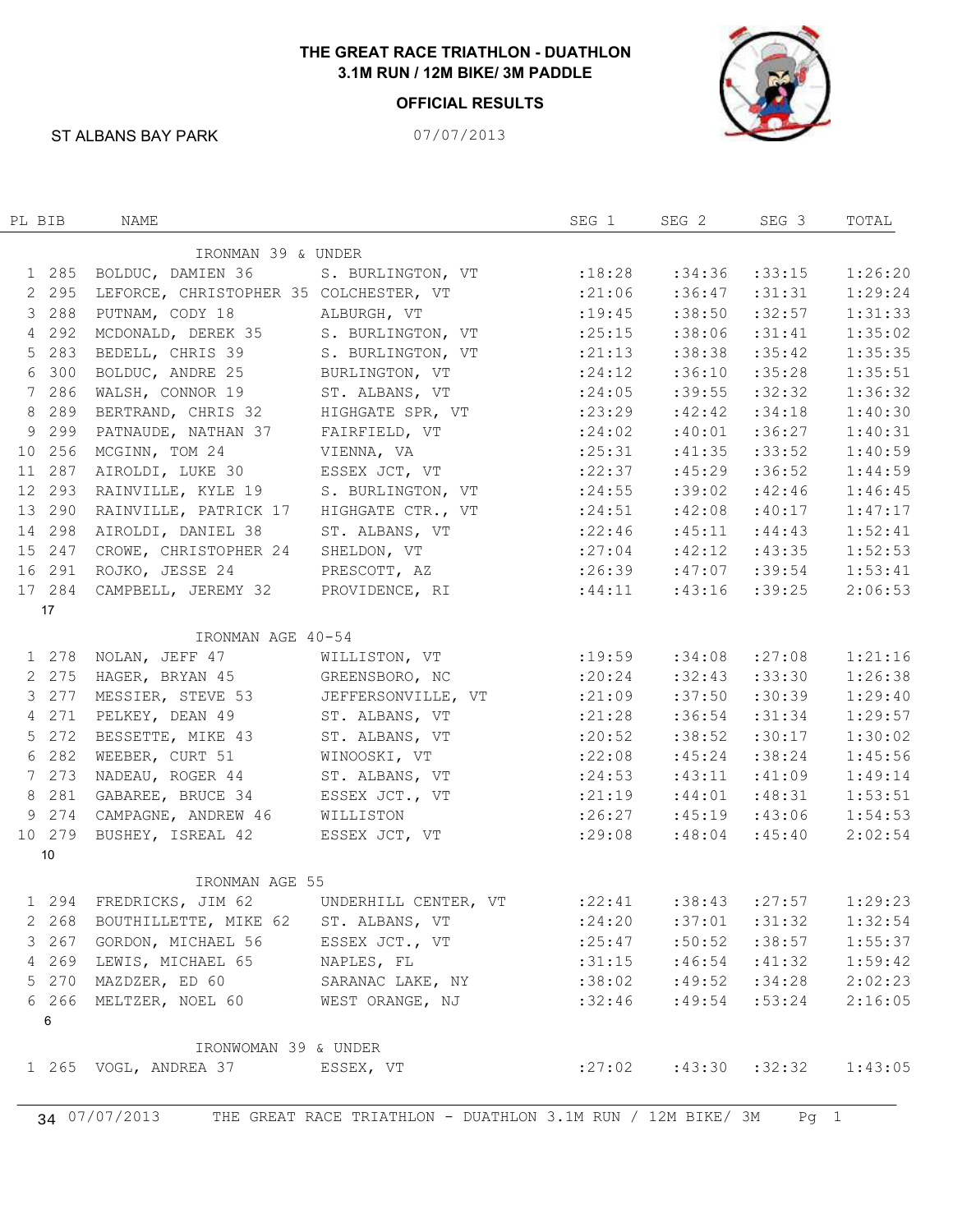| PL BIB       | NAME                                 |                                                                        | SEG 1                                | SEG 2  | SEG 3                         | TOTAL                                    |
|--------------|--------------------------------------|------------------------------------------------------------------------|--------------------------------------|--------|-------------------------------|------------------------------------------|
|              | IRONWOMAN 39 & UNDER                 |                                                                        |                                      |        |                               |                                          |
| 2 262        |                                      | WALSH, JESSICA 35 WINSLOW, ME :25:22 :37:03 :44:22                     |                                      |        |                               | 1:46:49                                  |
| 3 257        |                                      | BARLOW, RAIEL 32 COLCHESTER, VT :26:42 :43:14                          |                                      |        | :37:46                        | 1:47:43                                  |
| 4 259        | HAGER, AMY 36 GREENSBORO, NC         |                                                                        | $: 26:12$ $: 43:43$                  |        | :38:41                        | 1:48:37                                  |
| 5 296        |                                      | STEBBINS, KRISTINE 24 BURLINGTON, VT :25:18                            |                                      | :47:36 | :42:34                        | 1:55:30                                  |
| 6 255        | PIPES, HATTIE 17                     |                                                                        | : 22:30                              | :50:06 | :43:38                        | 1:56:15                                  |
| 7 246        |                                      | FAIRFIELD, VT<br>ENOSBURG, VT                                          |                                      |        |                               |                                          |
|              | HUGHES, KRISTEN 39                   |                                                                        | : 29:02                              | :51:56 | :39:23                        | 2:00:22                                  |
| 8 264        | HAMMOND, DANIELLE 24                 | ENOSBURG, VT                                                           | $:28:05$ $:48:26$                    |        | :45:34                        | 2:02:06                                  |
| 9 260        | HACKETT, KELLEY 37                   | WATERBURY CENTER, VT :29:47 :50:05                                     |                                      |        | :43:10                        | 2:03:02                                  |
| 10 244       | MANAHAN, CAITLIN 23                  | ST. ALBANS, VT                                                         | $:31:27$ $:59:37$                    |        | :40:03                        | 2:11:08                                  |
| 11 245       | MANAHAN, DANIELLE 30                 | SO. BURLINGTON, VT :33:32 :55:16                                       |                                      |        | :42:24                        | 2:11:12                                  |
| 12 258       | BOREANAZ, MISH 0                     | $\mathbf{r}$                                                           | : 25:32                              |        | $1:04:36$ :42:09              | 2:12:18                                  |
| 13 261       | WING, SARA 36                        | WATERBURY CENTER, VT :29:39                                            |                                      |        | $1:09:46$ $:43:48$ $2:23:14$  |                                          |
| 14 263       | LORD-TOOF, MELISSA 36 SWANTON, VT    |                                                                        | :34:27                               |        | $1:09:00$ :44:02              | 2:27:31                                  |
| 14           |                                      |                                                                        |                                      |        |                               |                                          |
|              | IRONWOMAN AGE 40-54                  |                                                                        |                                      |        |                               |                                          |
|              |                                      | 1 254 BASHAW, SHARI 51 ST. ALBANS, VT                                  | : 21:44                              |        | $:38:21$ $:31:35$             | 1:31:41                                  |
| 2 249        | WALSH, CHANDRA 47 GEORGIA, VT        |                                                                        | $: 22:44$ $: 39:25$                  |        | :37:13                        | 1:39:23                                  |
| 3 280        |                                      | HARD, DAPHNE 51 SOUTH HERO, VT : 24:00 :43:30                          |                                      |        | :35:51                        | 1:43:22                                  |
| 4 250        |                                      | BERNO, KARIN 50 ST. ALBANS, VT : 25:29 : 44:24 : 39:26                 |                                      |        |                               | 1:49:20                                  |
| 5 251        |                                      | FLETCHER, RHONDA 49 ST. ALBANS, VT : 28:10 :45:20 :42:35 1:56:07       |                                      |        |                               |                                          |
| 6 253        |                                      | NYLAND-FUNKE, MARGIE 47 EAST FAIRFIELD, VT :42:52                      |                                      |        | $1:04:22$ $:51:13$            | 2:38:27                                  |
| 6            |                                      |                                                                        |                                      |        |                               |                                          |
|              | IRONWOMAN AGE 55                     |                                                                        |                                      |        |                               |                                          |
|              |                                      | 1 248 CARSON, MILINDA 57 WEST ORANGE, NJ :36:44 :59:30 1:01:09 2:37:24 |                                      |        |                               |                                          |
|              |                                      |                                                                        |                                      |        |                               |                                          |
|              | CHAMPIONSHIP CANOE                   |                                                                        |                                      |        |                               |                                          |
| $\mathbf{1}$ |                                      | 2 SAM DAVIS MUDDY WATERS :18:02 :28:15 :26:50 1:13:09                  |                                      |        |                               |                                          |
|              | BESSETT, KEVIN                       |                                                                        |                                      |        |                               |                                          |
|              | SAND, NEAL                           |                                                                        |                                      |        |                               |                                          |
|              |                                      |                                                                        |                                      |        |                               |                                          |
|              |                                      |                                                                        |                                      |        |                               |                                          |
|              | YARNELL, CLYDE                       |                                                                        |                                      |        |                               |                                          |
|              | 54                                   |                                                                        |                                      |        |                               |                                          |
|              | 2 6 BINNEY MITCHEL <b>WATCH THIS</b> |                                                                        | $:16:38$ $:30:25$ $:27:33$ $1:14:37$ |        |                               |                                          |
|              | ANDERSON, BROOK                      |                                                                        |                                      |        |                               |                                          |
|              | MALLEY, MICHAEL                      |                                                                        |                                      |        |                               |                                          |
|              | 45                                   |                                                                        |                                      |        |                               |                                          |
| 3            | 1 RYAN ROBITAILLE                    | THE PUBLISHERS                                                         |                                      |        | $:17:28$ $:28:00$ $:29:57$    |                                          |
|              | BUMBECK, STEFAN                      |                                                                        |                                      |        |                               |                                          |
|              | LYNN, ANGELO                         |                                                                        |                                      |        |                               |                                          |
|              | 29                                   |                                                                        |                                      |        |                               |                                          |
| $4^{\circ}$  | 3 SARA FECTEAU                       | SPIRIT OF MLY                                                          |                                      |        | $: 17:43$ $: 31:15$ $: 31:12$ |                                          |
|              |                                      |                                                                        |                                      |        |                               |                                          |
|              | DUPREY, MARY                         |                                                                        |                                      |        |                               |                                          |
|              | ANDREWS, NANCY                       |                                                                        |                                      |        |                               |                                          |
|              | YARNELL, CAROL                       |                                                                        |                                      |        |                               |                                          |
|              | 36                                   |                                                                        |                                      |        |                               |                                          |
| 5            | 5 WILL HANSON                        | WILL HANSON                                                            |                                      |        | $:18:52$ $:30:45$ $:30:56$    |                                          |
|              | HANSON, WHIT                         |                                                                        |                                      |        |                               |                                          |
|              | 39                                   |                                                                        |                                      |        |                               |                                          |
| 6            | 7 SHANE MASON<br>MACIA, GARY         | WITH STRENGTH COMES                                                    | $:21:32$ $:33:02$ $:28:13$           |        |                               | 1:15:26<br>1:20:11<br>1:20:34<br>1:22:48 |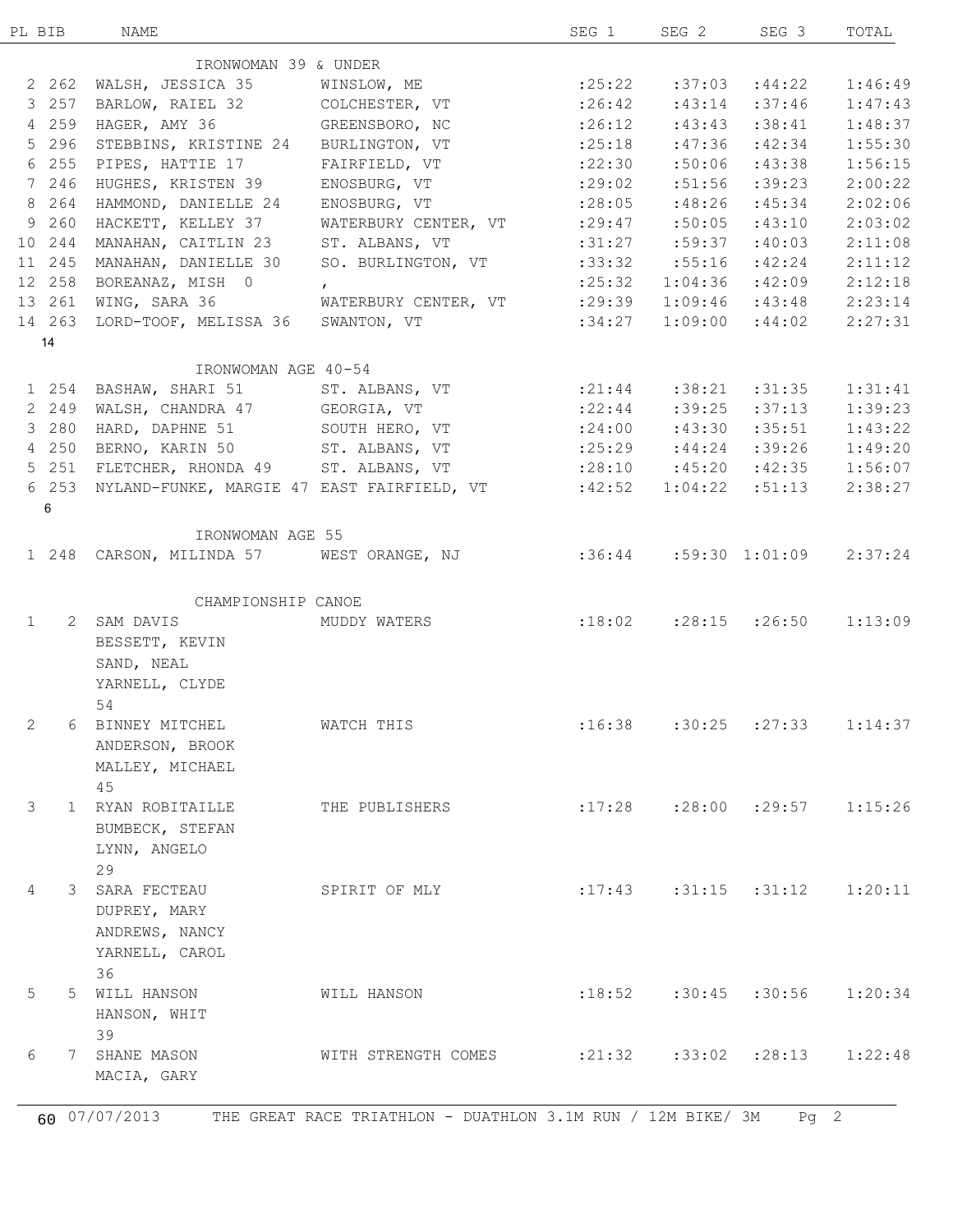| PL BIB                |   | <b>NAME</b>                    |                                                       | SEG 1 | SEG <sub>2</sub>                        | SEG 3 | TOTAL   |
|-----------------------|---|--------------------------------|-------------------------------------------------------|-------|-----------------------------------------|-------|---------|
|                       |   | CHAMPIONSHIP CANOE             |                                                       |       |                                         |       |         |
|                       |   | GERLACK, BILL                  |                                                       |       |                                         |       |         |
|                       |   | BUSHEY, STEVE                  |                                                       |       |                                         |       |         |
|                       |   | $\Omega$                       |                                                       |       |                                         |       |         |
| $7\phantom{.0}$       |   | 4 ISAAC FRENCH                 | THE LOCAL BOYS                                        |       | $: 17:35$ $: 28:27$ $: 37:36$ $1:23:39$ |       |         |
|                       |   | PEARCE, BEN                    |                                                       |       |                                         |       |         |
|                       |   | MAGNAN, TYLER                  |                                                       |       |                                         |       |         |
|                       |   | BOUTHILLETTE, ROSS             |                                                       |       |                                         |       |         |
|                       |   | 22                             |                                                       |       |                                         |       |         |
| 8                     |   | 9 PARKS PIERCE                 | BEAUTY AND THE BEASTS : 22:49 : 37:48 : 31:29 1:32:06 |       |                                         |       |         |
|                       |   | CYR, JASON                     |                                                       |       |                                         |       |         |
|                       |   |                                |                                                       |       |                                         |       |         |
|                       |   | CHOINIERE, GUY                 |                                                       |       |                                         |       |         |
|                       |   | CHOINIERE, HANNAH              |                                                       |       |                                         |       |         |
| 9                     |   | $\Omega$<br>8 ORLA WALSH       | BREATHE EASY                                          |       | $: 19:37$ $: 35:18$ $: 38:31$ $1:33:27$ |       |         |
|                       |   | ELIZABETH, DIANE               |                                                       |       |                                         |       |         |
|                       |   | BUICK, TOD                     |                                                       |       |                                         |       |         |
|                       |   | CLEARY, PAT                    |                                                       |       |                                         |       |         |
|                       |   | 27                             |                                                       |       |                                         |       |         |
|                       | 9 |                                |                                                       |       |                                         |       |         |
|                       |   |                                |                                                       |       |                                         |       |         |
|                       |   | CHAMPIONSHIP KAYAK             |                                                       |       |                                         |       |         |
|                       |   | 1 11 MIKE EARLY                | MLY                                                   |       | $: 18:01$ $: 33:15$ $: 23:16$ $1:14:34$ |       |         |
|                       |   | CLEVELAND, TOM                 |                                                       |       |                                         |       |         |
|                       |   | APPLETON, JAY                  |                                                       |       |                                         |       |         |
| $\overline{2}$        |   | 55                             | 3D                                                    |       | $: 21:54$ $: 31:55$ $: 34:44$ $1:28:34$ |       |         |
|                       |   | 12 PARKER DUKAS                |                                                       |       |                                         |       |         |
|                       |   | DRIVER, BEN<br>DUKAS, PETER    |                                                       |       |                                         |       |         |
|                       |   | 31                             |                                                       |       |                                         |       |         |
| 3                     |   | 13 DICK BASHAW                 | BASHAW'S BOYS                                         |       | $:31:17$ $:46:46$ $:44:21$              |       | 2:02:24 |
|                       |   | SOUTHWICK, PETER               |                                                       |       |                                         |       |         |
|                       |   | SOUTHWICK, DAVE                |                                                       |       |                                         |       |         |
|                       |   | 62                             |                                                       |       |                                         |       |         |
|                       |   |                                |                                                       |       |                                         |       |         |
|                       |   |                                |                                                       |       |                                         |       |         |
|                       |   | 18 & UNDER                     |                                                       |       |                                         |       |         |
|                       |   | 1 21 STEVEN BRULEY             | VICTORIOUS SECRET                                     |       | $: 19:08$ $: 42:01$ $: 32:01$ $1:33:11$ |       |         |
|                       |   | CALEB LOTHIAN                  |                                                       |       |                                         |       |         |
|                       |   | CHOINIERE, MATHIEU             |                                                       |       |                                         |       |         |
|                       |   | MEDOR, NIICHOLAS               |                                                       |       |                                         |       |         |
|                       |   | 18                             | SAND BAGGERS                                          |       |                                         |       |         |
| $\mathbf{2}^{\prime}$ |   | 70 TORI HUBBARD                |                                                       |       | $: 24:15$ $: 41:40$ $: 41:03$ $1:46:59$ |       |         |
|                       |   | HOWRIGAN, SHANLEY              |                                                       |       |                                         |       |         |
|                       |   | COIFFI, JACOB<br>DEVOID, ISAAC |                                                       |       |                                         |       |         |
|                       |   | 18                             |                                                       |       |                                         |       |         |
| 3                     |   | 24 PAIGE SOUTHWICK             | SOUTHKINGS                                            |       | $: 28:46$ $: 53:22$ $: 34:53$ $1:57:02$ |       |         |
|                       |   | BEAUREGARD, AMANDA             |                                                       |       |                                         |       |         |
|                       |   | SOUTHWICK, ADDIE               |                                                       |       |                                         |       |         |
|                       |   | KING, LEILANI                  |                                                       |       |                                         |       |         |
|                       |   |                                |                                                       |       |                                         |       |         |
|                       |   |                                |                                                       |       |                                         |       |         |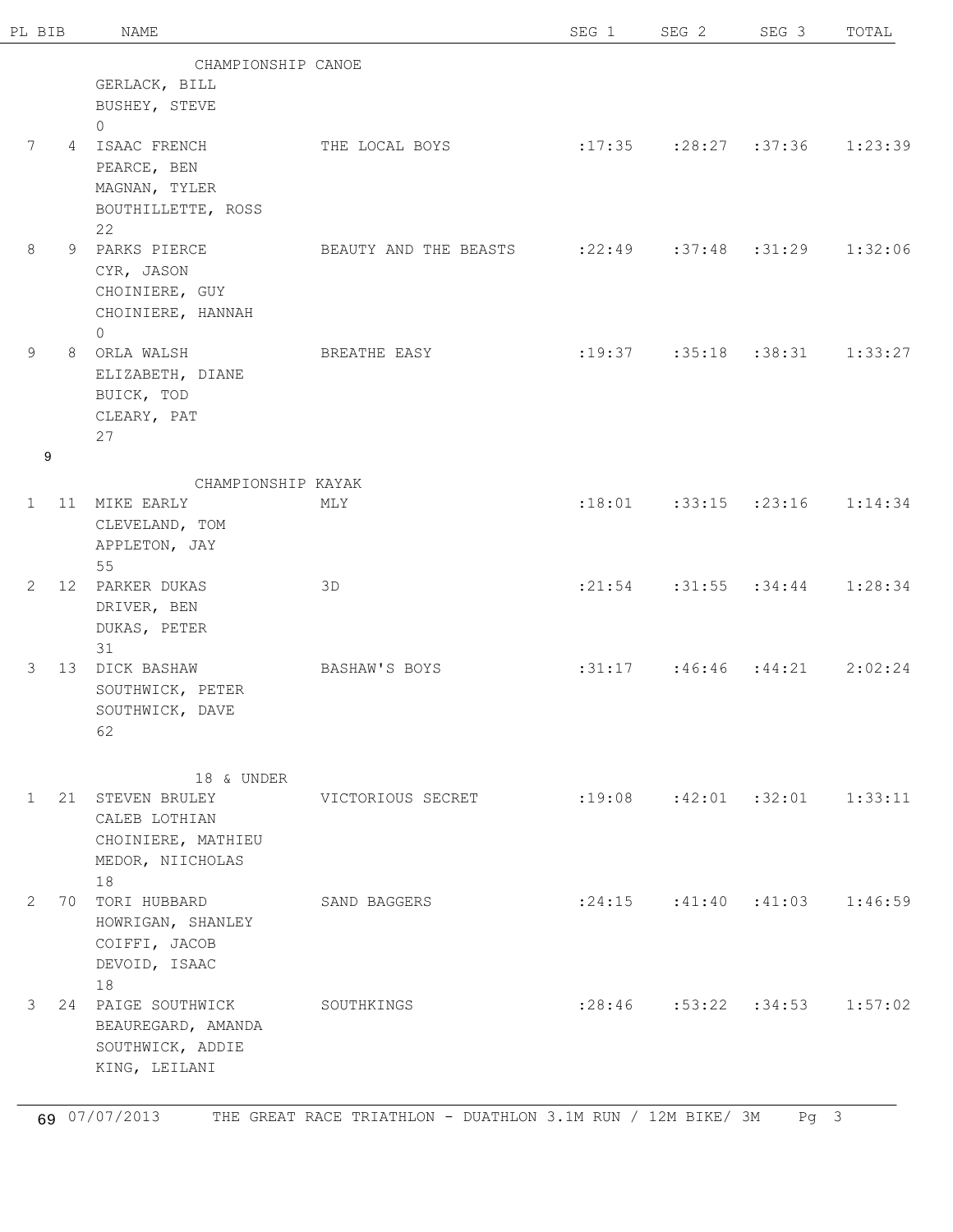| PL BIB                |                | <b>NAME</b>                         |                                                       | SEG 1 | SEG 2                                   | SEG 3 | TOTAL   |
|-----------------------|----------------|-------------------------------------|-------------------------------------------------------|-------|-----------------------------------------|-------|---------|
|                       |                | 18 & UNDER                          |                                                       |       |                                         |       |         |
|                       |                | 18                                  |                                                       |       |                                         |       |         |
|                       |                | 4 22 CALLIE PARKS                   | PURPLE ELEPHANTS                                      |       | $:22:00$ $:50:39$ $:44:48$              |       | 1:57:28 |
|                       |                | RAINVILLE, SHARI                    |                                                       |       |                                         |       |         |
|                       |                | BRAHMSTEDT, EVIE                    |                                                       |       |                                         |       |         |
|                       |                | CHEVALIER, ABBEY                    |                                                       |       |                                         |       |         |
|                       |                | 12                                  |                                                       |       |                                         |       |         |
| 5                     |                | 23 OLIVIA HORTON                    | AEO                                                   |       | $:29:51$ $:52:44$ $:39:26$              |       | 2:02:02 |
|                       |                | FOURNIER, EMILY                     |                                                       |       |                                         |       |         |
|                       |                | GRISMORE, ALEX                      |                                                       |       |                                         |       |         |
|                       |                | 15                                  |                                                       |       |                                         |       |         |
|                       | 5              |                                     |                                                       |       |                                         |       |         |
|                       |                | CANOE MIXED 39 & UNDER              |                                                       |       |                                         |       |         |
|                       |                | 1 44 MATT STORER                    | RIGHT PLACE WILLISTON : 24:24 : 38:21 : 31:07 1:33:54 |       |                                         |       |         |
|                       |                | STORER, JASON                       |                                                       |       |                                         |       |         |
|                       |                | MEYER, LAURA                        |                                                       |       |                                         |       |         |
|                       |                | MEYER, STUART                       |                                                       |       |                                         |       |         |
|                       |                | 35                                  |                                                       |       |                                         |       |         |
| $\mathbf{2}^{\prime}$ |                | 43 CODY BOISSONEAULT                | REMINISCE                                             |       | $: 20:49$ $: 38:38$ $: 36:20$           |       | 1:35:47 |
|                       |                | JACOBS, BRUCE                       |                                                       |       |                                         |       |         |
|                       |                |                                     |                                                       |       |                                         |       |         |
|                       |                | BOISSONEAULT, JEFF<br>JACOBS, BRUCE |                                                       |       |                                         |       |         |
|                       |                | 17                                  |                                                       |       |                                         |       |         |
| 3                     |                | 48 WILLIAM AOSSENS                  | STOIC WARRIOR                                         |       | $: 21:31$ $: 40:46$ $: 35:30$           |       | 1:37:47 |
|                       |                | GOSSMAN, ETHAN                      |                                                       |       |                                         |       |         |
|                       |                | BURTT, GREG                         |                                                       |       |                                         |       |         |
|                       |                | BURTT, STEFANIE                     |                                                       |       |                                         |       |         |
|                       |                | 16                                  |                                                       |       |                                         |       |         |
| 4                     |                | 47 KELSEY MALBOEUF                  | MANGLES                                               |       | $: 23:47$ $: 40:53$ $: 37:21$           |       | 1:42:02 |
|                       |                | MALBOEUF, CAITLIN                   |                                                       |       |                                         |       |         |
|                       |                | MALBOEUF, JON                       |                                                       |       |                                         |       |         |
|                       |                | AUBUCHON, JEAN-MARC                 |                                                       |       |                                         |       |         |
|                       |                | 28                                  |                                                       |       |                                         |       |         |
| 5                     |                | 73 EVA CLARK                        | CAPT. AMERICA'S                                       |       | $:25:11$ $:45:36$ $:32:13$ $1:43:01$    |       |         |
|                       |                | DAN CALANO                          |                                                       |       |                                         |       |         |
|                       |                | LAUREN DELARICHELIERE               |                                                       |       |                                         |       |         |
|                       |                | ANDREW DELARICHELIERE               |                                                       |       |                                         |       |         |
|                       |                | 17                                  |                                                       |       |                                         |       |         |
| 6                     |                | 46 JILL PERREIRA                    | WILD GOATS                                            |       | $:34:34$ $:35:18$ $:41:22$ $1:51:14$    |       |         |
|                       |                | MCCONNELL, GREG                     |                                                       |       |                                         |       |         |
|                       |                | GABRAULT, DAVID                     |                                                       |       |                                         |       |         |
|                       |                | ANNIS, NIKKI                        |                                                       |       |                                         |       |         |
|                       |                | 23                                  |                                                       |       |                                         |       |         |
| $7^{\circ}$           |                | 45 WENDY MAYER                      | MAYBERRY                                              |       | $:30:21$ $:38:50$ $:46:12$ $1:55:23$    |       |         |
|                       |                | BERRY, MARK                         |                                                       |       |                                         |       |         |
|                       |                | 28                                  |                                                       |       |                                         |       |         |
|                       | $\overline{7}$ |                                     |                                                       |       |                                         |       |         |
|                       |                | CANOE MASTER MEN 40 +               |                                                       |       |                                         |       |         |
|                       |                | 1 49 MASON MASHTWRE                 | TRIPLE T                                              |       | $: 25:20$ $: 38:15$ $: 32:21$ $1:35:56$ |       |         |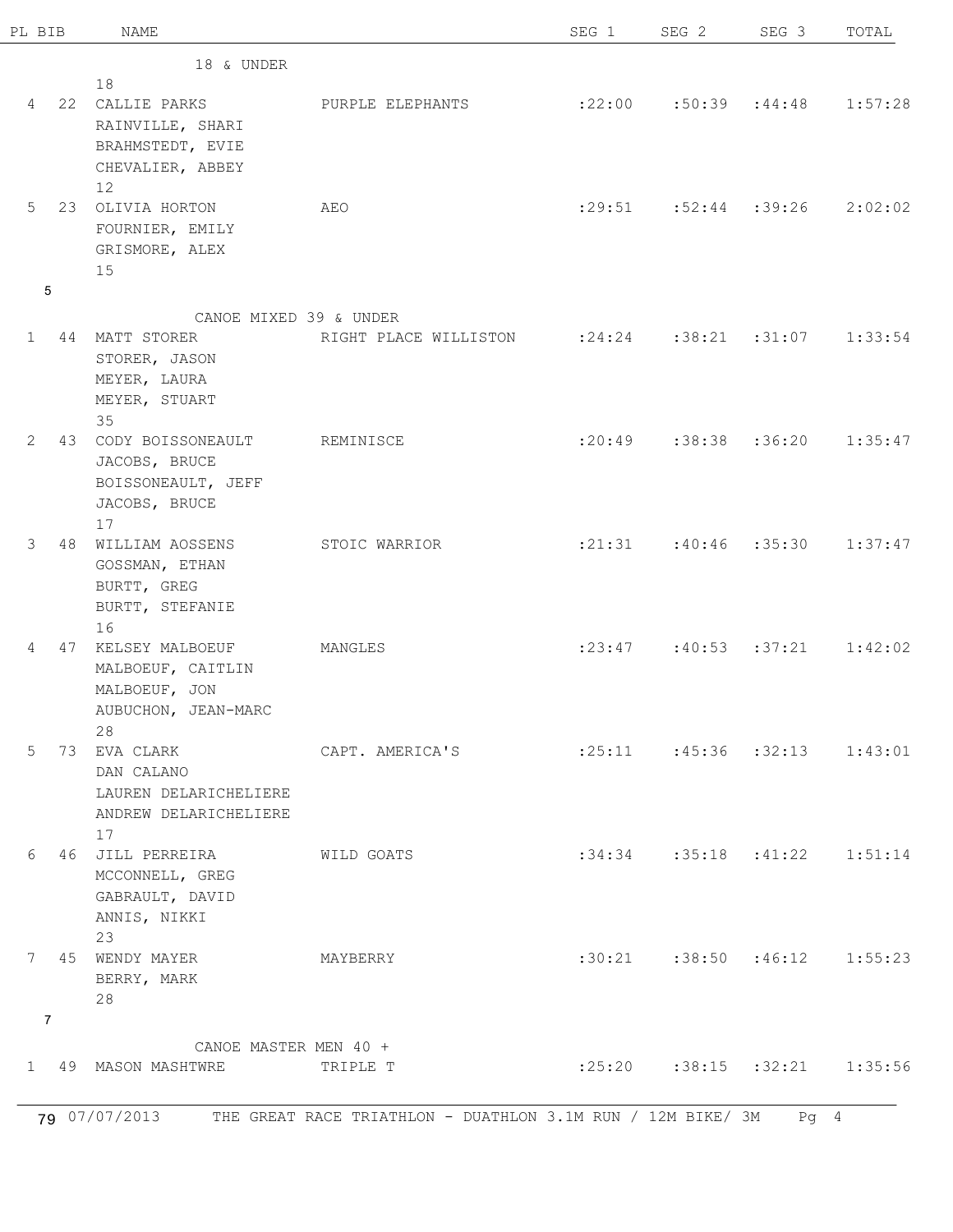| PL BIB      |    | NAME                                                                                     |                                                      | SEG 1                      | SEG <sub>2</sub>                        | SEG 3 | TOTAL   |
|-------------|----|------------------------------------------------------------------------------------------|------------------------------------------------------|----------------------------|-----------------------------------------|-------|---------|
|             |    | CANOE MASTER MEN 40 +<br>CAMPBELL, BILL<br>MASHTARE, ALAN<br>WELLS, DONALD<br>13         |                                                      |                            |                                         |       |         |
| $\mathbf 1$ |    | 51 HELENE FORTIER<br>PEDERSEN, PAM<br>TAYLOR, ANN                                        | CANOE MASTER WOMEN 40 +<br>TEAM TAYLOR               |                            | $:18:39$ $:48:01$ $:41:59$              |       | 1:48:40 |
| 2           |    | 50<br>50 ROBIN DEGREGORIO<br>HARVEY, SHANNON<br>HARVEY, SHANNON<br>BOURDEAU, MARGE<br>45 | TAKE SHAPE FOR LIFE                                  |                            | $:31:54$ $:50:50$ $:51:30$              |       | 2:14:14 |
| $\mathbf 1$ |    | 52 DOMINIC CAFORIA<br>WEEBER, ERIC<br>WEEBER, ERIC<br>CAFORIA-WEEBER, BRENDA<br>41       | CANOE MASTER MIXED 40 +<br>TEAM THERESA FROM         |                            | $: 21:29$ $: 38:21$ $: 44:43$ $1:44:34$ |       |         |
| 2           |    | 53 MEL BERNO<br>GERO, GREG<br>GERO, GREG<br>BERNO, MEL<br>47                             | SLO-POKS                                             |                            | $: 24:40$ $: 44:25$ $: 42:50$           |       | 1:51:56 |
| 1           | 56 | KAYAK MEN<br>WILL ROBERTS<br>BOUDREAU, CONNOR<br>ROBERTS, CLAY<br>19                     | CONNOR & THE REDHEADS                                | $:20:41$ $:38:31$ $:36:22$ |                                         |       | 1:35:36 |
| 2           |    | 55 W. PERRY BLAND<br>SHEPARD, GERRY<br>CAIN, MICHAEL<br>64                               | OLD & BOLD                                           |                            | $: 24:07$ $: 40:39$ $: 32:38$ $1:37:24$ |       |         |
| 3           |    | 68 RICHARD DICKINSON<br>MCGUIRE, TOBY<br>CARPENTER, KYLE<br>34                           | DICKINSON BRANON DENTAL :21:24 :42:14 :35:00 1:38:39 |                            |                                         |       |         |
| 4           |    | 71 LAVOIE, RYAN<br>FORTIN, LEVON<br>CROWE, CHRISTOPHER<br>23                             | CARMEN BROOK MAPLE : 25:12 : 34:03 : 43:34 1:42:51   |                            |                                         |       |         |
| 5           |    | 54 SEAN BOURGEOIS<br>BOURGEOIS, STEVE<br>39                                              | STEVE & SEAN BOURGEOIS :27:00 :42:25 :37:00 1:46:26  |                            |                                         |       |         |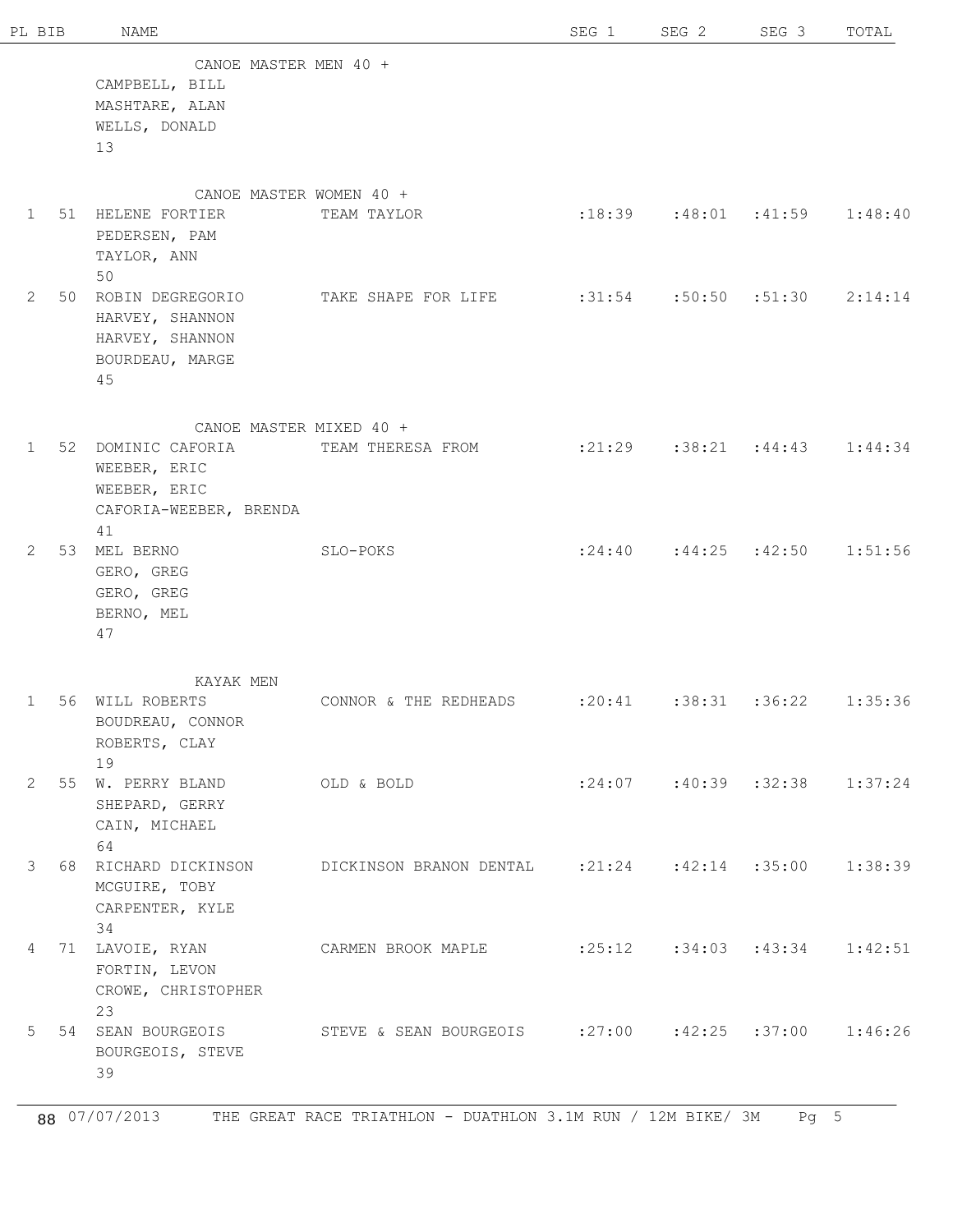| PL BIB         | NAME                                                                                   |                     | SEG 1                         | SEG 2                                   | SEG 3 | TOTAL   |
|----------------|----------------------------------------------------------------------------------------|---------------------|-------------------------------|-----------------------------------------|-------|---------|
|                | KAYAK MEN                                                                              |                     |                               |                                         |       |         |
| 6              | 66 CHRIS NORRIS<br>HOWE, SHAWN<br>NORRIS, NICK                                         | HERE COMES THE BOOM | $: 27:34$ $: 45:16$ $: 35:42$ |                                         |       | 1:48:33 |
| $\overline{7}$ | 31<br>7 42 NICK BERNO<br>HURLBUT, PATRICK<br>WALSH, BRADY<br>RICHARDSON, CHARLIE<br>17 | TEAM FAT PAT        |                               | $:20:43$ $:40:19$ $:55:55$ $1:56:58$    |       |         |
|                | KAYAK WOMEN                                                                            |                     |                               |                                         |       |         |
| $1 \quad$      | 58 LISA EDE<br>THIEKEN, LINDSAY<br>CHURCHILL, CINDY<br>48                              | DUKE'S DIVAS        |                               | $:24:59$ $:38:24$ $:36:50$              |       | 1:40:14 |
| $\overline{2}$ | 57 PHYLLIS PARO<br>BRAULT, SUSAN<br>AMIOT, DONNA<br>54                                 | 3 BROKEN BROADS     | $:33:42$ $:44:18$ $:38:53$    |                                         |       | 1:56:54 |
|                | KAYAK MIXED                                                                            |                     |                               |                                         |       |         |
| $\mathbf{1}$   | 25 ROBERT YARNELL<br>KINSMAN, BRIANNA<br>DESCHENES, TIM                                | TEAM EASTON         |                               | $: 19:21$ $: 42:40$ $: 28:21$           |       | 1:30:22 |
| $\mathbf{2}$   | 26<br>72 MEGAN BEATTIE<br>ROB BEATTIE<br>20                                            |                     |                               | $: 25:24$ $: 33:37$ $: 32:06$ $1:31:08$ |       |         |
| 3              | 27 ALLYSON AIROLDI<br>AIROLDI, ALEX<br>MCNEICE, JUSTINE<br>21                          | VO2 THE MAX!        |                               | $:29:31$ $:41:58$ $:42:06$              |       | 1:53:36 |
| 4              | 26 LYNNE AIROLDI<br>AIROLDI, JOSH<br>AIROLDI, ROBYN                                    | A-TEAM              |                               | $: 28:12$ $: 46:56$ $: 39:17$           |       | 1:54:26 |
| 5              | 37<br>28 KEVIN LEAHY<br>REILLY, JIM<br>LEAHY, ANTHONY<br>33                            | PULLING ANCHORS     |                               | $:40:02$ $:46:40$ $:38:19$              |       | 2:05:02 |
| 5              | FAMILY                                                                                 |                     |                               |                                         |       |         |
| $\mathbf{1}$   | 34 ANGUS MCANDREW<br>MCANDREW, ALEX<br>MCANDREW, HOPE<br>MCANDREW, MARK                | TEAM MCANDREW       |                               | $:20:35$ $:33:23$ $:27:49$              |       | 1:21:48 |
|                | 14<br>2 33 MIKE CORKE                                                                  | CORKE MEN           |                               | $:22:02$ $:29:43$ $:33:50$              |       | 1:25:36 |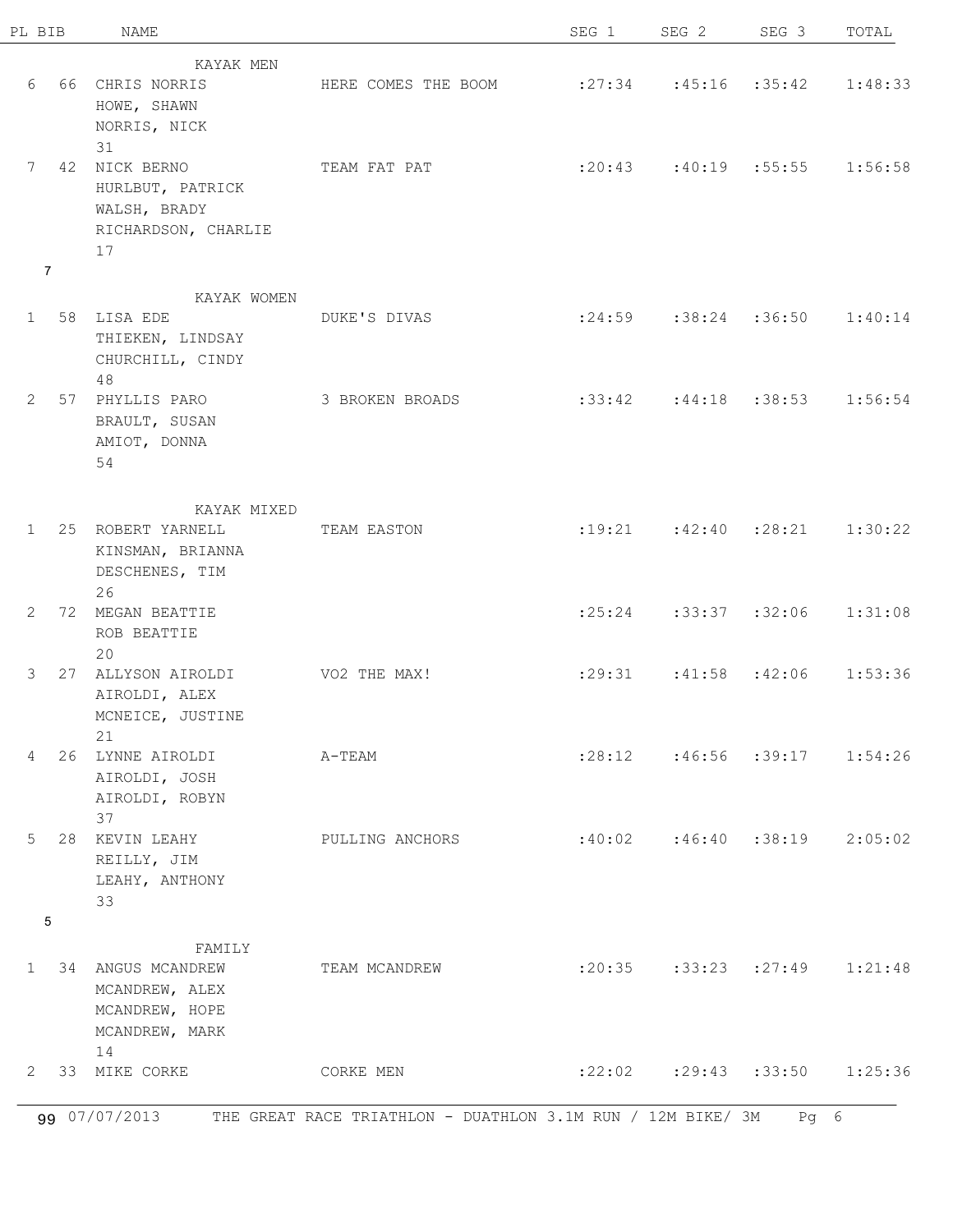| PL BIB       | NAME                    |                                                    | SEG 1                                   | SEG <sub>2</sub>                        | SEG 3 | TOTAL   |
|--------------|-------------------------|----------------------------------------------------|-----------------------------------------|-----------------------------------------|-------|---------|
|              | FAMILY                  |                                                    |                                         |                                         |       |         |
|              | CORKE, BILL             |                                                    |                                         |                                         |       |         |
|              | CORKE, JON              |                                                    |                                         |                                         |       |         |
|              | CORKE, BILL             |                                                    |                                         |                                         |       |         |
|              | 40                      |                                                    |                                         |                                         |       |         |
| 3<br>37      | MARINA BAGALIO          | NORTHERN TURTOISE                                  | $: 24:31$ $: 35:22$ $: 36:50$ $1:36:44$ |                                         |       |         |
|              | MURPHY, RYAN            |                                                    |                                         |                                         |       |         |
|              | BAGALIO, PAUL           |                                                    |                                         |                                         |       |         |
|              | 25                      |                                                    |                                         |                                         |       |         |
| 4            | 32 MEREDITH MASHTARE    | TEAM MASH RETURNS                                  |                                         | $:26:36$ $:36:57$ $:34:09$              |       | 1:37:43 |
|              | MASHTARE, MICHAEL       |                                                    |                                         |                                         |       |         |
|              | MASHTARE, ETHAN         |                                                    |                                         |                                         |       |         |
|              | ADAMS, KIM              |                                                    |                                         |                                         |       |         |
|              | 12                      |                                                    |                                         |                                         |       |         |
| 5            | 35 SARAH GONYEAU        | WE'RE RELATED                                      |                                         | $: 23:53$ $: 40:00$ $: 36:23$           |       | 1:40:17 |
|              | LAROCQUE, ASHLEY        |                                                    |                                         |                                         |       |         |
|              | FISKE, JON              |                                                    |                                         |                                         |       |         |
|              | LAROCQUE, JOSH          |                                                    |                                         |                                         |       |         |
|              | 35                      |                                                    |                                         |                                         |       |         |
| 6            | 36 KATIE DRIVER         | THE VELMAS                                         |                                         | $:22:48$ $:42:45$ $:39:51$              |       | 1:45:24 |
|              | DRIVER, LISA            |                                                    |                                         |                                         |       |         |
|              | VALLEE, EMILY           |                                                    |                                         |                                         |       |         |
|              | DUKAS, ELIZABETH        |                                                    |                                         |                                         |       |         |
|              | 32                      |                                                    |                                         |                                         |       |         |
| $7^{\circ}$  | 31 BECKY MANAHAN        | WHERE'S THE BEER?                                  |                                         | $: 26:50$ $: 44:15$ $: 34:27$ $1:45:33$ |       |         |
|              | MANAHAN, MAI            |                                                    |                                         |                                         |       |         |
|              | MANAHAN, TIM            |                                                    |                                         |                                         |       |         |
|              | MANAHAN, JIM            |                                                    |                                         |                                         |       |         |
|              | 51                      |                                                    |                                         |                                         |       |         |
| 8            | 69 KAITLIN LANGLIER     | $L-TEAM$                                           |                                         | $:22:33$ $:52:03$ $:36:35$              |       | 1:51:12 |
|              | LANGLIER, LUKE          |                                                    |                                         |                                         |       |         |
|              | LANGLIER, BEN           |                                                    |                                         |                                         |       |         |
| 9            | 27<br>30 ADAM CHEVALIER | EAST WEST EXPRESS                                  | $:22:23$ $:45:46$ $:45:29$              |                                         |       | 1:53:39 |
|              | CHEVALIER, LAURA        |                                                    |                                         |                                         |       |         |
|              | CHEVALIER, JONATHAN     |                                                    |                                         |                                         |       |         |
|              | CHEVALIER, CLAUDE       |                                                    |                                         |                                         |       |         |
|              | 36                      |                                                    |                                         |                                         |       |         |
|              | 10 29 JAYNE AIROLDI     | THE A-TEAM TRIPLE :37:51  1:04:05  :40:54  2:22:52 |                                         |                                         |       |         |
|              | AIROLDI, LENA           |                                                    |                                         |                                         |       |         |
|              | AIROLDI, DAN            |                                                    |                                         |                                         |       |         |
|              | 53                      |                                                    |                                         |                                         |       |         |
| 10           |                         |                                                    |                                         |                                         |       |         |
|              | FIRST TIMERS            |                                                    |                                         |                                         |       |         |
|              | 1 38 ERICK LOTHROP      | PLUMB CRAZY                                        |                                         | $:21:25$ $:34:42$ $:34:28$ $1:30:37$    |       |         |
|              | LAROE, PAUL             |                                                    |                                         |                                         |       |         |
|              | MARTIN, DAVID           |                                                    |                                         |                                         |       |         |
|              | 36                      |                                                    |                                         |                                         |       |         |
| $\mathbf{2}$ |                         |                                                    | $:25:21$ $:45:48$ $:42:07$ $1:53:18$    |                                         |       |         |
|              |                         |                                                    |                                         |                                         |       |         |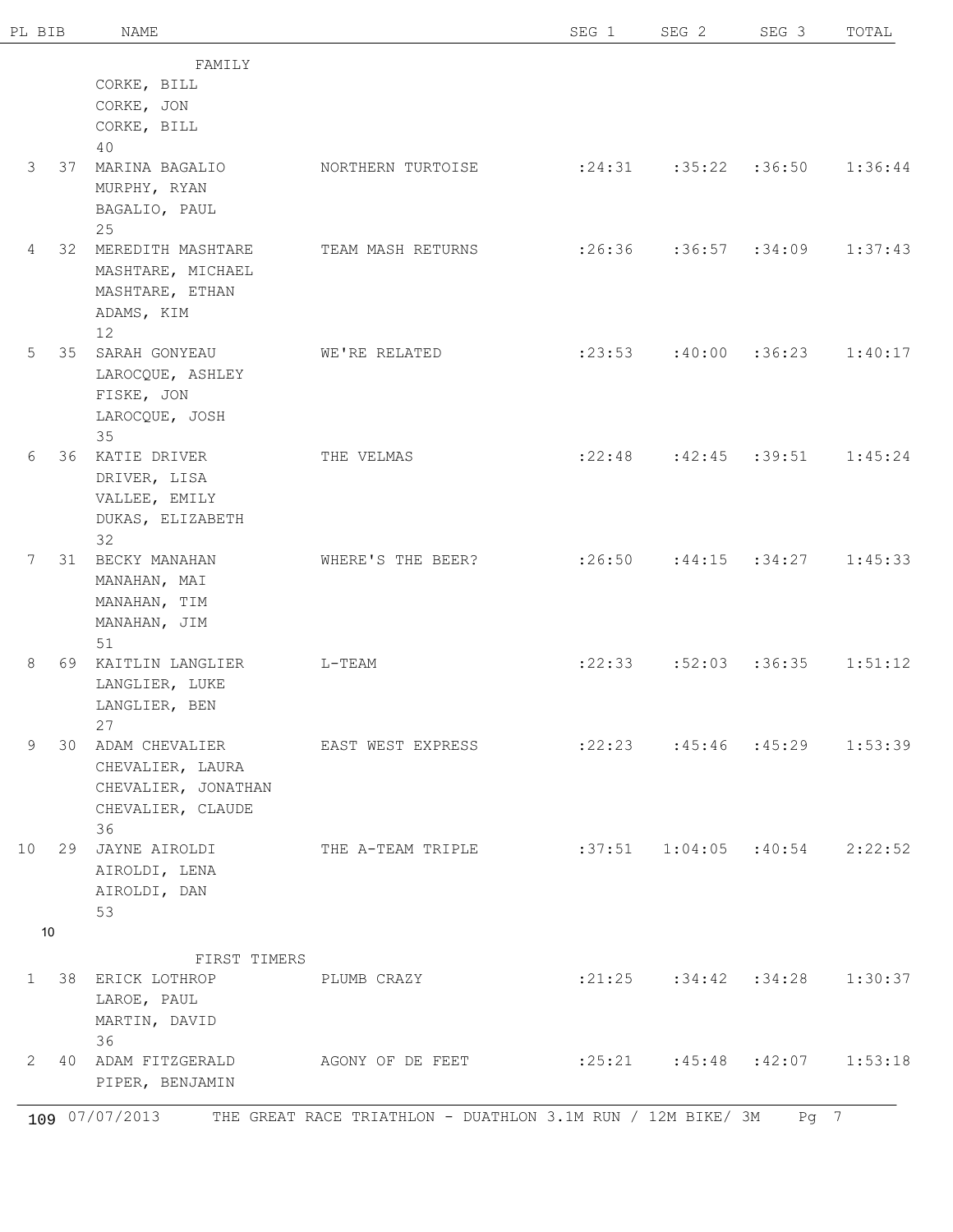| PL BIB    | <b>NAME</b>                                                                   |                                             | SEG 1                                   | SEG 2                                | SEG 3             | TOTAL   |
|-----------|-------------------------------------------------------------------------------|---------------------------------------------|-----------------------------------------|--------------------------------------|-------------------|---------|
| 3         | FIRST TIMERS<br>FITZGERALD, ADAM<br>PIPER, BENJAMIN<br>30<br>41 KASSI SHOWERS | GOSSIP GIRLS                                | $:44:04$ $:41:43$ $:50:29$ $2:16:18$    |                                      |                   |         |
|           | PINKANS, JESSICA<br>VOLQUEZ, EILEEN<br>CLANCY, JEN<br>26                      |                                             |                                         |                                      |                   |         |
|           | 1 59 SHAWN RAINVILLE<br>GEORGE RAINVILLE<br>RAINVILLE, SHAWN<br>28            | CANOE TWO PERSON MEN<br>FLEDGLING FARMERS   | $:21:15$ $:38:32$ $:31:35$ $1:31:23$    |                                      |                   |         |
| 2         | 60 SEAN CHASE<br>GARRETT, MATT<br>33                                          | WOLF PACK                                   |                                         | $: 21:47$ $: 36:28$ $: 39:50$        |                   | 1:38:06 |
| 3         | 61 GEOFF STRAWBRIDGE<br>BRULEY, JASON<br>42                                   | WOODCHUCK RACING                            |                                         | $: 23:31$ $: 43:58$ $: 47:42$        |                   | 1:55:11 |
|           | 4 67 KREGG KITTELL<br>PILEGGI, NICHOLAS<br>39                                 | TEAM WADUUSH                                |                                         | $:21:08$ $:40:59$ $:53:35$ $1:55:43$ |                   |         |
|           | 1 356 LESLIE ROBERTS<br>MCCOY, MAGGIE<br>ROBERTS, LESLIE<br>MCCOY, MAGGIE     | CANOE TWO PERSON WOMEN<br>MAGGIE AND LESLIE |                                         | $:26:19$ $:43:30$ $:40:15$           |                   | 1:50:05 |
| 2         | 17<br>74 WEEBER, MONICA<br>GRAVES, SHERYL<br>47                               | WILD IN WINOOSKI                            | :32:27                                  |                                      | $:42:47$ $:35:11$ | 1:50:26 |
|           |                                                                               | CANOE TWO PERSON MIXED                      |                                         |                                      |                   |         |
| $1 \quad$ | 65 JOHN BRODHEAD BRODHEAD/CAMPOLI<br>CAMPOLI, GINA<br>69                      |                                             | $: 27:42$ $: 36:53$ $: 32:04$ $1:36:40$ |                                      |                   |         |
|           | 2 64 JENNIFER MAGNAN<br>MAGNAN, SCOTT<br>33                                   | 3 GOOD LEGS                                 |                                         | $:30:11$ $:36:09$ $:36:15$ $1:42:35$ |                   |         |
|           | 3 62 KATIE WALSH<br>WALSH, STEPHEN<br>45                                      | WALSHSKI                                    |                                         | $:25:23$ $:45:31$ $:43:00$ $1:53:55$ |                   |         |
|           | 4 63 ALLYSON JUNKER<br>JUNKER, DAVID<br>25                                    | JUNK IN THE TRUNK                           | $:25:26$ $:40:09$ $:53:05$              |                                      |                   | 1:58:41 |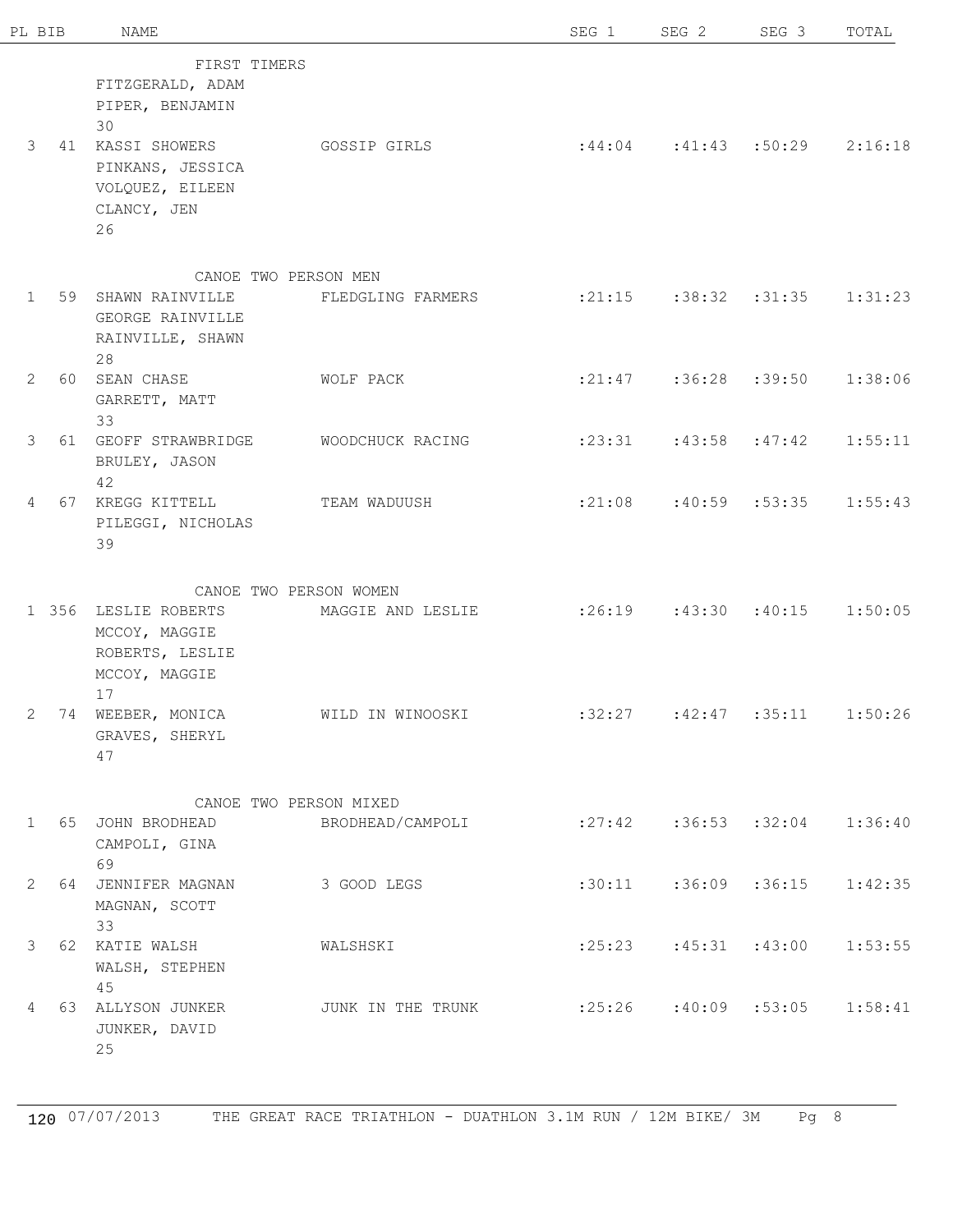| PL BIB |     | NAME                                    |               | SEG 1 | SEG 2                             |  | SEG 3 | TOTAL |                     |  |
|--------|-----|-----------------------------------------|---------------|-------|-----------------------------------|--|-------|-------|---------------------|--|
|        |     | DID NOT FINISH                          |               |       |                                   |  |       |       |                     |  |
|        |     | 39 RENEE ATKINS THE MISFITS             |               |       | $: 26:34$ *:**:** : : 0           |  |       |       | $\colon$ $\colon$ 0 |  |
|        |     | MASKILL, RYAN                           |               |       |                                   |  |       |       |                     |  |
|        |     | BESSETTE, HEATHER                       |               |       |                                   |  |       |       |                     |  |
|        |     | 33                                      |               |       |                                   |  |       |       |                     |  |
|        | 333 | WEBER, KENT 76 SOMERSET, NJ             |               |       | $:45:19$ *:**:** : : 0            |  |       |       | $\colon$ $\colon$ 0 |  |
|        |     | 354 BEAUREGARD, OLIVIA 12               | $\mathbf{r}$  |       | $:34:30$ *:**:** : : 0            |  |       |       | $\colon$ $\colon$ 0 |  |
|        |     |                                         |               |       |                                   |  |       |       |                     |  |
|        |     | DID NOT START                           |               |       |                                   |  |       |       |                     |  |
|        |     | 252 LOU THOMPSON, MARY 46 CASTLETON, VT |               |       | $\colon \: : \: 0 \: : \: : \: 0$ |  |       |       | $\colon$ $\colon$ 0 |  |
|        | 276 | HOWARD, JAMIE 47 ALBANY, NY             |               |       | $\vdots$ $\vdots$ 0 $\vdots$ : 0  |  |       |       | $\colon$ $\colon$ 0 |  |
|        | 308 | MONICA WEEBER WILD IN WINOOSKI          |               |       | $\colon \: : \: 0 \: : \: : \: 0$ |  |       |       | $\colon$ $\colon$ 0 |  |
|        |     | GRAVES, SHERYL                          |               |       |                                   |  |       |       |                     |  |
|        |     | 47                                      |               |       |                                   |  |       |       |                     |  |
|        | 336 | SMITH, MIKE 55 ST. ALBANS, VT           |               |       | $\colon \: : \: 0 \: : \: : \: 0$ |  |       |       | $\colon$ $\colon$ 0 |  |
|        | 342 | WALSH, CHRISTINA 32                     | WILLISTON, VT |       | $\colon \: : \: 0 \: : \: : \: 0$ |  |       |       | $\colon$ $\colon$ 0 |  |
|        | 71  | LAVOIE, RYAN CARMEN BROOK MAPLE         |               |       | $\colon : 0 : : 0$                |  |       |       | $\colon$ $\colon$ 0 |  |
|        |     | FORTIN, LEVON                           |               |       |                                   |  |       |       |                     |  |
|        |     | CROWE, CHRISTOPHER                      |               |       |                                   |  |       |       |                     |  |
|        |     | 23                                      |               |       |                                   |  |       |       |                     |  |

6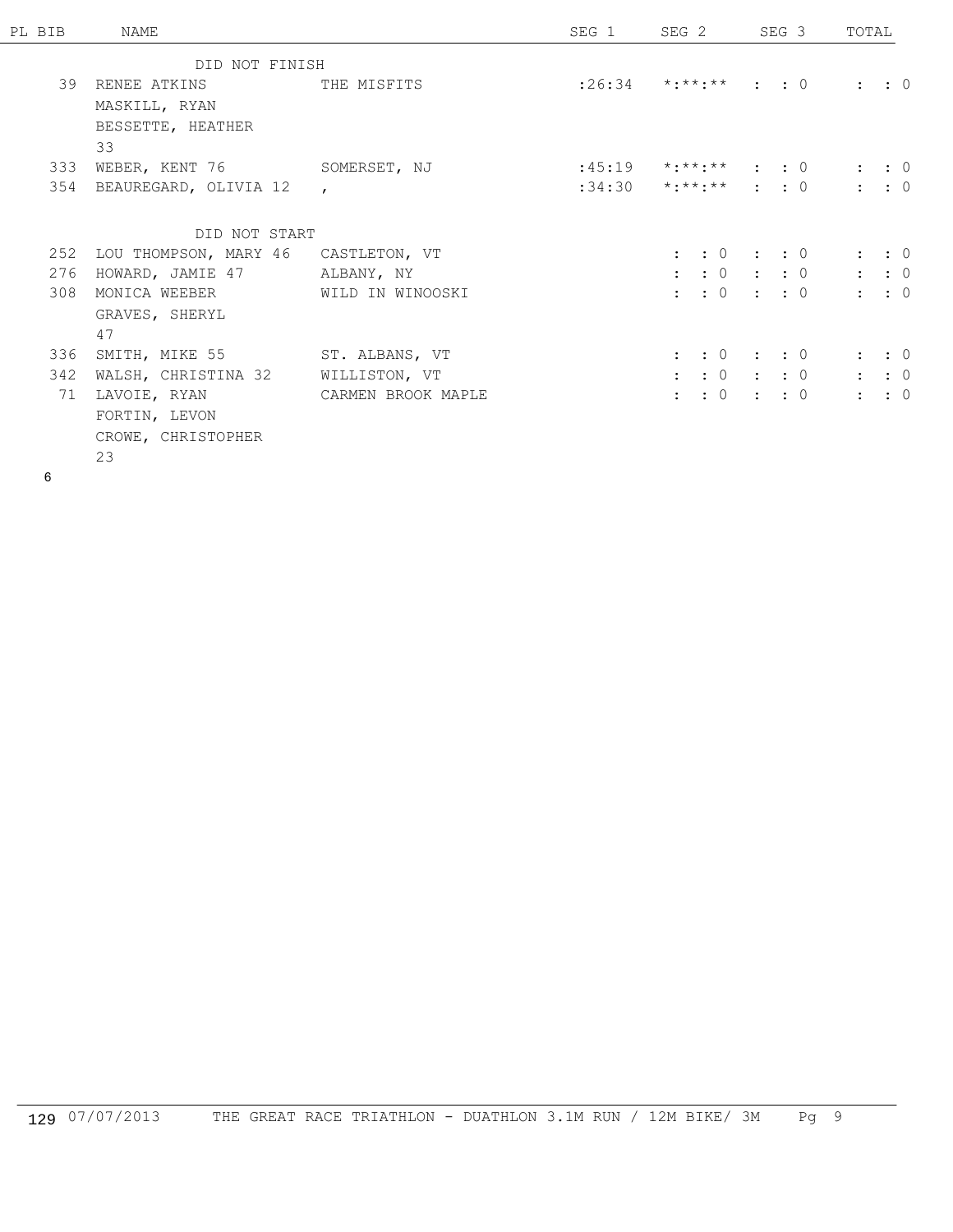## **THE GREAT RACE TRIATHLON - DUATHLON 3.1M RUN / 12M BIKE/ 3M PADDLE**

## **OFFICIAL RESULTS**



ST ALBANS BAY PARK 07/07/2013

| PL BIB         | NAME                                            |                                                      | SEG 1                      | SEG <sub>2</sub> | SEG 3                                         | TOTAL   |
|----------------|-------------------------------------------------|------------------------------------------------------|----------------------------|------------------|-----------------------------------------------|---------|
|                | DUATHLON MEN 2 PERSON                           |                                                      |                            |                  |                                               |         |
|                | 1 306 RALEIGH, JACK<br>MATT ST AMOUR            | JAKE & JACK                                          |                            |                  | $:19:25$ $:37:35$ $*$ $:***$                  | :57:01  |
|                | 17<br>2 304 NOAH WALSH<br>COSEO, WYLIE<br>15    | DYNAMIC DUO                                          |                            |                  | $:19:18$ $:43:12$ $*$ $:***$                  | 1:02:31 |
|                | 3 301 ROBERT ZELAZO<br>THOREN, JOHN<br>64       | ORIGINAL REDUX                                       |                            |                  | $:30:57$ $:36:38$ $* :***$                    | 1:07:36 |
|                | 4 307 JEFF BURNOR<br>CHESAREK, JOHN<br>52       | <b>NMC</b>                                           |                            |                  | $:31:29$ $:36:17$ $*$ $*$ $*$ $*$ $*$         | 1:07:47 |
|                | 5 303 STEPHEN ALLARD<br>LEWIS, AARON<br>25      | WE BE LIKE WHOA!                                     | $:31:49$ $:39:30$ $* :***$ |                  |                                               | 1:11:19 |
| 5              |                                                 |                                                      |                            |                  |                                               |         |
|                | DUATHLON WOMEN 2 PERSON                         |                                                      |                            |                  |                                               |         |
|                | 1 310 KAREN CHEVALIER<br>CHEVALIER, JODY<br>33  |                                                      |                            |                  | $:21:22$ $:36:58$ $* :***$                    | :58:21  |
|                | 2 312 HANNAH PELKEY<br>PELKEY, MARY<br>22       | JELLY ROLLS                                          |                            |                  | $:25:17$ $:34:19$ $*$ : $***$ : $**$          | :59:36  |
|                | 3 311 HULSE, JENNIFER 43 STOWE, VT              |                                                      |                            |                  | $:24:20$ $:38:33$ $* :***$                    | 1:02:54 |
|                | 4 309 HILARY SMITH<br>SMITH, JUDY<br>25         | TEAM SOP                                             |                            |                  | $:26:29$ $:48:52$ $* :***$                    | 1:15:21 |
|                | 5 313 SHAELYN RALEIGH<br>RALEIGH, MIKAYLA<br>13 | SWERVE                                               |                            |                  | $:28:58$ $:46:31$ $*$ $*$ $*$ $*$ $*$         | 1:15:29 |
|                | 6 357 CUMMINGS, DANIELLE 10 SWANTON, VT         |                                                      |                            |                  | $:26:42$ $:50:34$ $* :***$                    | 1:17:17 |
| $\overline{7}$ | 7 314 MOREAU, KATELYNN 21 BURLINGTON, VT        |                                                      |                            |                  | $:31:33$ $1:01:38$ $*$ : $*$ *: $*$ $1:33:12$ |         |
|                | DUATHLON MIXED 2 PERSON                         |                                                      |                            |                  |                                               |         |
|                | 1 324 KELLY BERTRAND<br>BERTRAND, COREY<br>33   | BETTY FORD ALL STARS : 23:20 : 33:49 *:**:** : 57:10 |                            |                  |                                               |         |
|                | 2 318 ALLISON BRULEY<br>GAMACHE, MARCEL<br>21   | ALTERNATE                                            |                            |                  | $:24:23$ $:33:49$ $* :***$ $* :58:12$         |         |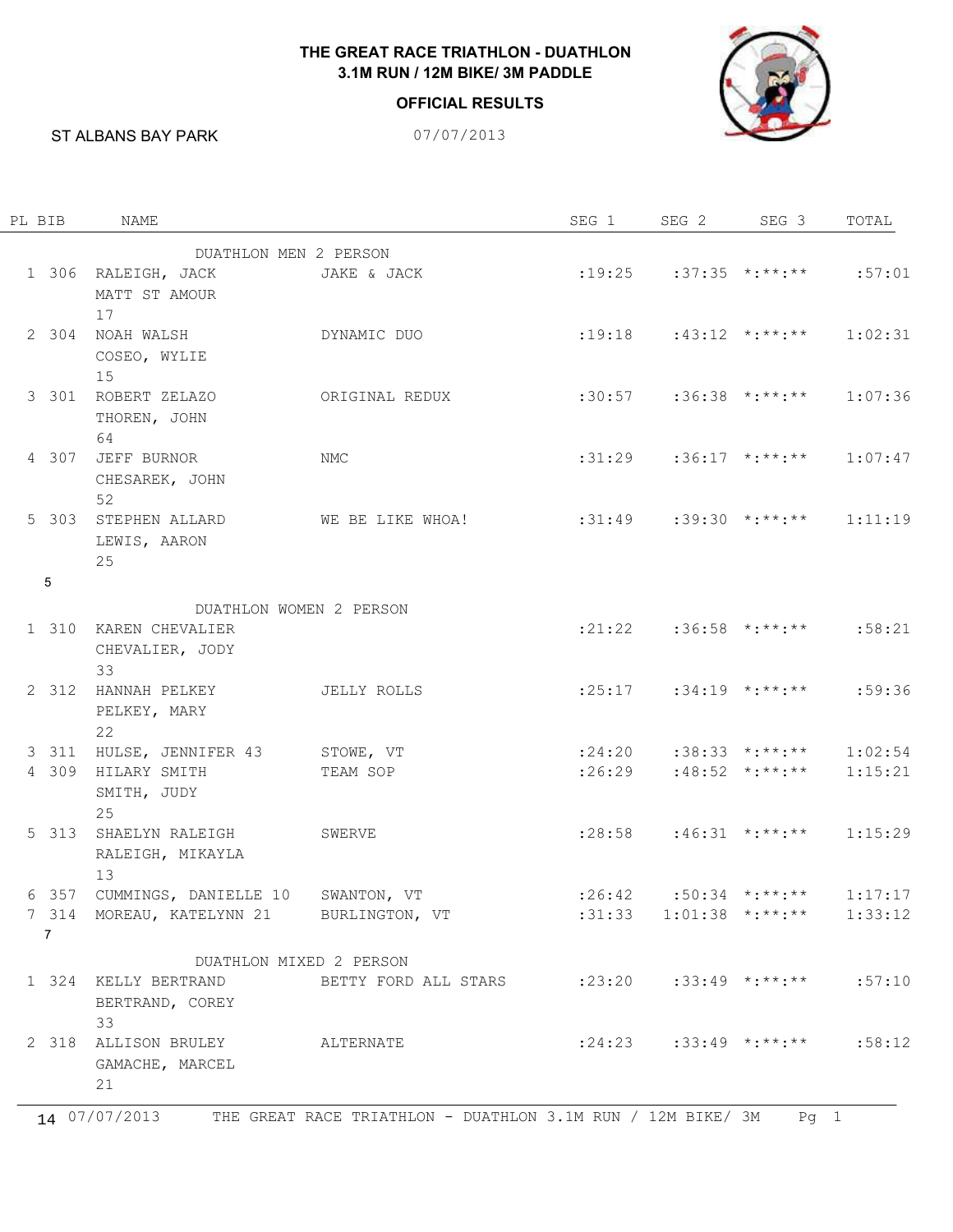| PL BIB          | NAME                                  |                           | SEG 1                               | SEG <sub>2</sub>                      | SEG 3                              | TOTAL   |
|-----------------|---------------------------------------|---------------------------|-------------------------------------|---------------------------------------|------------------------------------|---------|
|                 |                                       | DUATHLON MIXED 2 PERSON   |                                     |                                       |                                    |         |
|                 | 3 325 CARRIE MCADOO                   | LEAHY/MCADOO              |                                     |                                       | $:23:36$ $:35:27$ $*:\ast*\cdot**$ | :59:04  |
|                 | LEAHY, KEVIN                          |                           |                                     |                                       |                                    |         |
|                 | 37                                    |                           |                                     |                                       |                                    |         |
|                 | 4 315 JAMIE RAINVILLE                 | RACIN RAINVILLES          |                                     |                                       | $:22:57$ $:36:33$ $* :***$         | :59:30  |
|                 | RAINVILLE, DONALD                     |                           |                                     |                                       |                                    |         |
|                 | 33                                    |                           |                                     |                                       |                                    |         |
|                 | 5 323 MEAGHAN MALBOEUF                | MEG & JOE                 |                                     |                                       | $: 21:11$ $: 38:47$ $* : ** : **$  | :59:59  |
|                 | MALBOEUF, JOE                         |                           |                                     |                                       |                                    |         |
|                 | 34                                    |                           |                                     |                                       |                                    |         |
| 6 322           | MICHELLE BOUDREAU                     | M & MS                    |                                     | $:25:49$ $:35:04$ $* :***$            |                                    | 1:00:54 |
|                 | JANSON, MICHAEL                       |                           |                                     |                                       |                                    |         |
|                 | 48                                    |                           |                                     |                                       |                                    |         |
|                 | 7 353 THOMAS BUCK                     | TEAM BD                   |                                     |                                       | $:22:10$ $:39:16$ $*$ : $***$      | 1:01:27 |
|                 | MOREAU, PAMELA                        |                           |                                     |                                       |                                    |         |
|                 | 44                                    |                           |                                     |                                       |                                    |         |
|                 | 8 316 SARAH KIBBE                     | WHERE'S THAT FINISH       |                                     | $:27:22$ $:34:41$ $*$ :**:**          |                                    | 1:02:03 |
|                 | RAINVILLE, CHUCK                      |                           |                                     |                                       |                                    |         |
|                 | 34                                    |                           |                                     |                                       |                                    |         |
|                 | 9 320 ELISABETH FONTAINE              | GROSTORD                  | :28:07                              |                                       | $:34:07$ *:**:**                   | 1:02:14 |
|                 | MORIN, ARMAND                         |                           |                                     |                                       |                                    |         |
|                 | 52                                    |                           |                                     |                                       |                                    |         |
|                 | 10 317 ALYSSA LAFARO                  | WE SWEAT MAPLE SYRUP      | $:26:44$ $:36:19$ $* :***$          |                                       |                                    | 1:03:03 |
|                 | OTTY, BOB                             |                           |                                     |                                       |                                    |         |
|                 | 23                                    |                           |                                     |                                       |                                    |         |
|                 | 11 319 CASSIE PARAH                   | TEAM FITNESS ZONE         |                                     |                                       | $: 23:14$ $: 41:04$ $* : ** : **$  | 1:04:19 |
|                 | BOWLER, PAUL                          |                           |                                     |                                       |                                    |         |
|                 | 30                                    |                           |                                     |                                       |                                    |         |
|                 | 12 351 DANIELLE LINDLEY               | THE MITHCELL'S            |                                     |                                       | $:26:45$ $:40:50$ $* :***$         | 1:07:36 |
|                 | MITCHELL, COREY                       |                           |                                     |                                       |                                    |         |
|                 | 31                                    |                           |                                     |                                       |                                    |         |
|                 | 13 321 JULIA HORTON                   | JUSEA                     |                                     |                                       | $:34:39$ $:35:45$ $*$ $*$ $*$ $*$  | 1:10:25 |
|                 | HORTON, SEAN                          |                           |                                     |                                       |                                    |         |
|                 | 11                                    |                           |                                     |                                       |                                    |         |
| 13              |                                       |                           |                                     |                                       |                                    |         |
|                 |                                       | DUATHLON MEN 39 & UNDER   |                                     |                                       |                                    |         |
| 1 305           | WARD, WALTER 44                       | JEFFERSONVILLE, VT :20:58 |                                     |                                       | $:38:14$ *:**:**                   | :59:12  |
| 2 329           | YANDOW, NATE 34                       | ST. ALBANS, VT            |                                     | $:21:34$ $:38:24$ $*$ : $*$ $*$ : $*$ |                                    | :59:59  |
| 3 3 3 2         | AYLWARD, CRAIG 0                      | ST. ALBANS, VT            |                                     | $:23:23$ $:38:31$ $*$ : $*$ $*$ : $*$ |                                    | 1:01:55 |
| 4 328           | WALSH, CAMERON 21                     | ST. ALBANS, VT            | : 23:12                             |                                       | $:39:39$ *:**:**                   | 1:02:51 |
| 5 330           | DOYLE, RYAN 25                        | ST. ALBANS, VT            | :22:16                              |                                       | $:43:08$ *:**:**                   | 1:05:25 |
| 6 327           | BOUDREAU, SETH 18                     | ST. ALBANS, VT            | :25:27                              |                                       | $:41:35$ *:**:**                   | 1:07:03 |
| 7 326           | PERRY, TODD 39                        | COLCHESTER, VT            | : 27:25                             |                                       | $:46:59$ *:**:**                   | 1:14:25 |
| 8 331           | WOOD, LAWRENCE 43                     | PLATTSBURGH, NY :25:51    |                                     |                                       | :48:42 *:**:**                     | 1:14:34 |
| 9 355           | POQUETTE, TREY 12                     | ST. ALBANS, VT :23:17     |                                     |                                       | $:51:53$ *:**:**                   | 1:15:11 |
| 10 297          | WHITE, JUSTIN 27                      | CHAMPLAIN, NY             | :36:01                              |                                       | :49:07 *:**:**                     | 1:25:09 |
| 10 <sup>°</sup> |                                       |                           |                                     |                                       |                                    |         |
|                 | DUATHLON MEN 40+                      |                           |                                     |                                       |                                    |         |
|                 | 1 334 HULSE, TIM 48                   | STOWE, VT                 | $:21:03$ $:33:00$ $* :***$ $:54:03$ |                                       |                                    |         |
|                 | 2 338 WALSH, ANDREW 51 ST. ALBANS, VT |                           |                                     |                                       | $:25:06$ $:39:16$ $* :***$         | 1:04:23 |